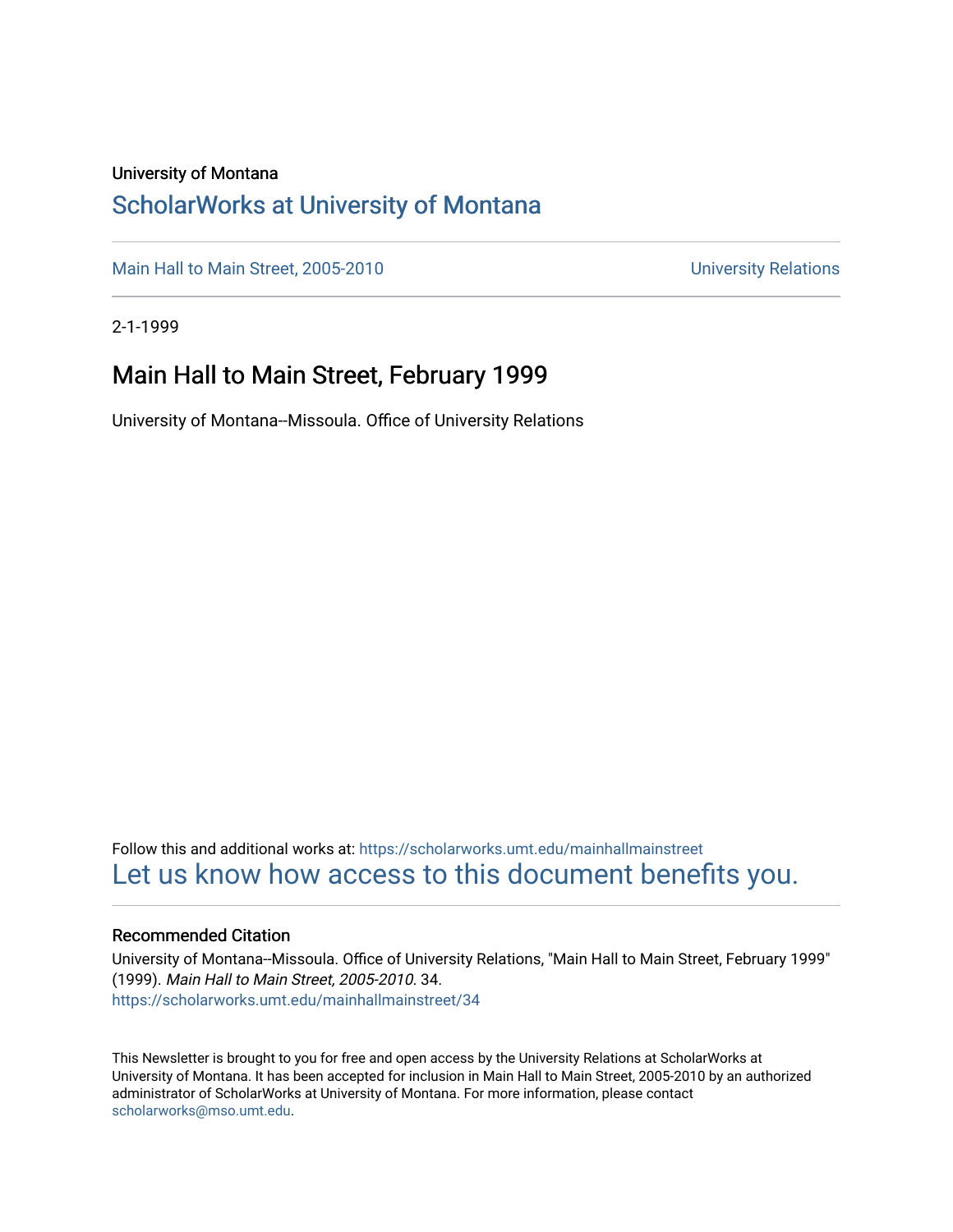

UNIVERSITY OF MONTANA

MAR 3 0 1999

**Connecting Campus and Community** 

# Montana students shoulder more higher ed costs

the Montana University System, costs have rapidly<br>ducation, according to figures from the past 20 years.<br>In making their case for hudget requests before the Montan etting an education costs a lot more than it used to. In the Montana University System, costs have rapidly Joutpaced the state budgetary appropriations for higher

Vol. 5, No. 2

In making their case for budget requests before the Montana Legislature recently, UM officials presented a report comparing numbers from the 1998-99 school year with 1978-79, when House Speaker John Mercer earned his degree at UM.

In 1979, Mercer would have spent \$626 for a year's worth of tuition and fees. Adding in the cost of meals, dorm and books, he'd have paid \$2,504. In comparison, a student in 1999 will spend \$2,777 for the year's tuition and fees, or \$7,292 including meals, dorm and books.

State appropriations have not risen accordingly. In 1978-79, Montana appropriated \$ 11.81 per \$1,000 of personal income to higher education. In 1998-99, higher education rated only \$7.50 per \$1,000 of personal income. By contrast, three of Montana's border states spent considerably more per \$ 1,000 of personal income on higher education in 1998-99: North Dakota, \$13.25; Wyoming, \$12.88; and Idaho, \$10.77

Another method of comparison shows that when Mercer received his degree in 1979, the Legislature appropriated 21 percent of the state budget for higher education. In 1999, higher education accounted for only 11 percent of the budget.

UM President George Dennison said that students are paying the price — figuratively and literally— for the budget decreases. Undergraduates now leave UM burdened with an average of nearly \$15,000 in student loans.

We haven't kept pace with the costs of educating a student, and an increasing amount of the cost has been shifted to the student," Dennison said.

Financial aid and the minimum wage haven't kept up, either. In 1979, Pell Grants to UM students averaged  $$1,600$ , in 1999, that amount has risen to only \$1,726, an increase of less than 8 percent. During the same time, the minimum wage has risen from \$2.90 an hour to \$5.25, an increase of 81 percent.

Financial aid also represents an important part of the equation. The average loan amount in 1979 was \$2,500, compared with



\$3,206 today, while the average Pell Grant was \$1,600 then, compared with \$1,726 in 1999.

February 1999

In other words, the average student in 1979 could have qualified for a Pell Grant of \$1,600 — 64 percent of the cost of attendance — and worked eight weeks at \$2.90 per hour to earn the remaining 34 percent, which would be \$903.50. In 1999, however, a student who qualifies for a Pell Grant of \$1,726 only 24 percent of the cost of attendance — must take out a loan of \$3,206 (44 percent of the cost) and work <sup>11</sup> weeks at \$5.25 per hour to earn the remaining 32 percent, or \$2,360. The key difference between the two students is that the 1999 student ends up with a  $$3,206$  loan burden after one year of college, while the 1979 student had no loan burden.

Dennison would like to see the report make an impact on the Legislature and on Montanans in general.

"I hope people will understand that we're not making enough of an investment in higher education, which is the future of the state and the future of society," Dennison said.

Below are charts that show cost comparisons and state general fund appropriations for the 1979 biennium and the 1999 biennium.

#### **Academic Year Cost Comparison Between 1978-79 and 1998-99**

|                         | 1978-79 | 1998-99 |
|-------------------------|---------|---------|
| Tuition (12-18 credits) | \$333   | \$1,963 |
| Fees                    | \$292   | \$813   |
| Meals (14 per week)     | \$1,013 | \$2,020 |
| Residence hall          | \$565   | \$1,975 |
| Books                   | \$300   | \$520   |
| <b>TOTAL</b>            | \$2,503 | \$7,291 |



The University of M<sub>ar</sub> at a n a 294HT

**c/H9** nleng 09 NLE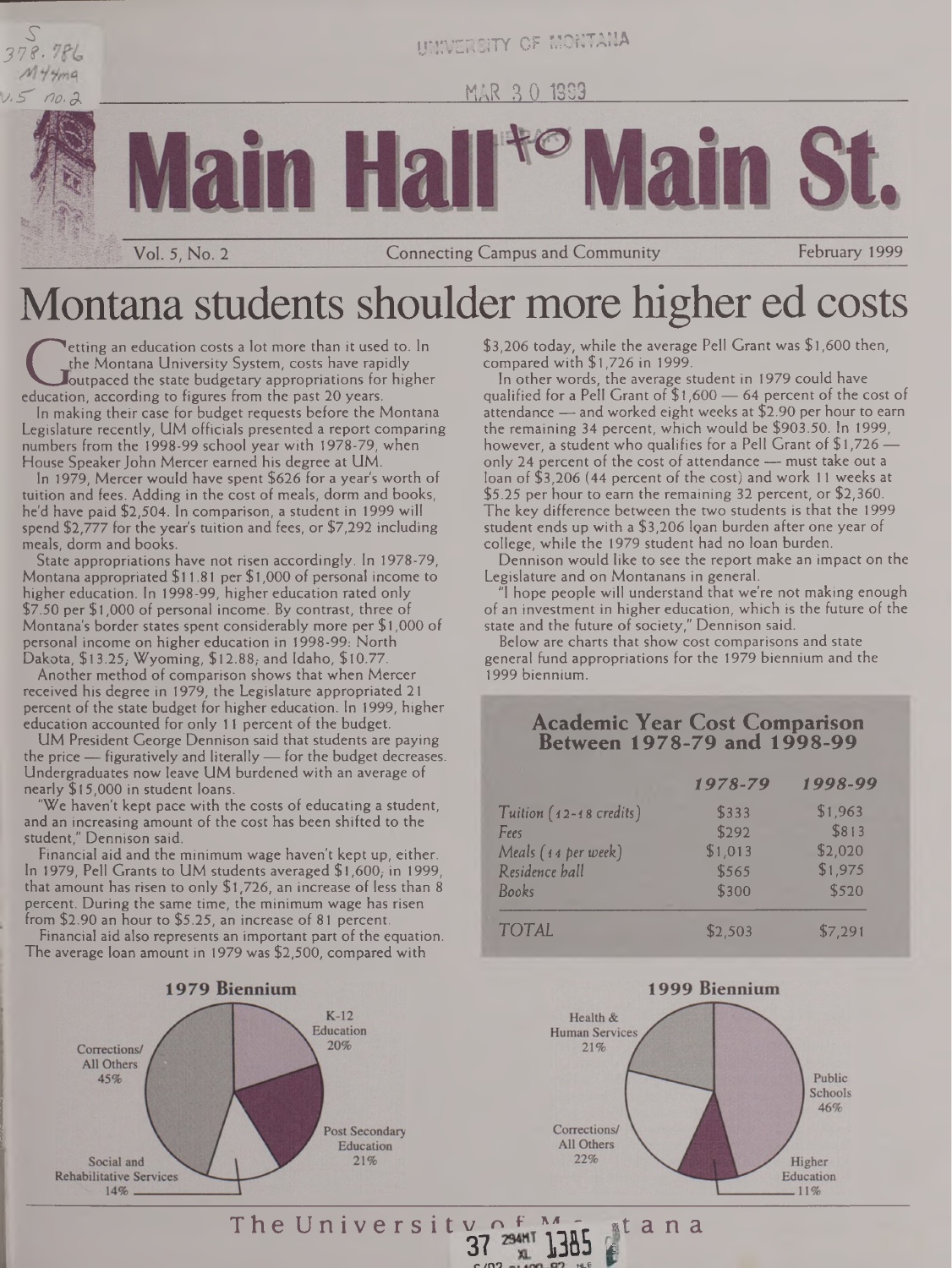

**Off And Running—**Beginning in March, UM's Center for Continuing Education will offer an ongoing series of programs about horses — their behavior, training and care. Over the coming year three experts will offer clinics on topics such as horsemanship, abnormalities in gait and imprint training of foals. First on the schedule are three daylong clinics and one evening clinic by Dr. R.M. Miller, a retired veterinarian and author of many articles, videos and books. The daylong clinics are on Friday, March 5, in Kalispell,- Saturday, March 6, in Great Falls, and Sunday, March 7, in Missoula. An evening clinic also will be in Missoula on March 7. For more information, call Rita Black at (406) 243-4470.

**Sounds In Bloom—**UM music faculty and students will usher in spring with concerts and recitals during March. Those of note include performances by the Jazz Bands at 7:30 p.m. Friday, March  $5$ , in the University Theatre; the University Orchestra at 7:30 p.m. Tuesday, March 9, in the Music Recital Hall, and baritone Stephen Kalm in a faculty recital at 7:30 p.m. Tuesday, March 30, in the Music Recital Hall. Admission to the Jazz Bands concert is \$4/general and \$2/ students and senior citizens, while all faculty recitals are \$5/general and \$3/ students and senior citizens. The University Orchestra concert is free and open to the public.

**National Winner—**Four programs produced by UM's Broadcast Media Center recently were honored by Communicator Awards, a national organization that recognizes outstanding work in the communications field. The programs are "How the

West Is Fun: Artists in the West," "Growing Up in Japan," "Backroads of Montana" and "Building Bridges. "Growing Up in Japan" also won a Crystal Award of



Excellence. The "Backroads" winner, "Pancakes and Polo," is the 11 th and most recent in the Montana anthology series about interesting people, places and events across the state. The entire series is available at more than 140 city, county and college libraries throughout Montana.

**Italian Research—**History Professor Richard Drake has received a prestigious National Endowment for the Humanities fellowship to continue

researching and writing about Italy's past. He will use a yearlong NEH Fellowship for College Teachers and Independent Scholars during the 1999-2000 academic year to finish a book on Italian radicalism in the 1960s. He will divide the



**Drake**

year between Rome and Missoula. Widely recognized for his knowledge of Italian history, Drake served as chief historical consultant for two television documentaries — "Lucrezia Borgia" and "Ancient Mysteries: The Borgia Family" which were broadcast in 1997 on the History Channel.

Drake was named UM's Distinguished Scholar in 1996 and Most Inspirational Teacher by graduating seniors in 1991. In 1989, he received the Burlington Northern Award for Teaching. For the past 12 years, Drake has organized UM's popular President's Lecture Series, which draws world-class speakers to campus to talk about diverse topics. Although Drake will be on research leave during his NEH fellowship, he will organize the 1999- 2000 lecture series as well.

**Regional Recognition—**UM won three awards in the 16th annual Council for Advancement and Support of

Education's District VIII Juried Awards Competition. Gordy Pace, associate director of Admissions and New Student Services, won a Silver Award in the promotional copywriting category for the 1998-99 viewbook. University Relations won two Bronze Awards, one for its quarterly research newsletter,

Research View, and one for UM's main Web page, [www.umt.edu](http://www.umt.edu), which is updated daily by the UM News Bureau and Web Development support staff. CASE District VIII comprises professionals in fund raising, alumni associations, communications, government

relations and student recruiting services at educational institutions in five western states and four Canadian provinces.

**Break Away—**If Missoula streets suddenly seem deserted in mid-March, it's because UM students have left town. Monday, March 15, through Friday, March 19, is the University's annual spring vacation. UM offices will remain open during the break. Spring semester ends Friday, May 14, with Commencement ceremonies set for Saturday, May 15.

**Experimental College—**After <sup>a</sup> successful fall semester premiere, the Experimental College has returned with a new series of short, noncredit, inexpensive classes offering an easy and fun way to learn new skills. Here's a sampling of class titles: Making Sense of the Millennium, Basic Guitar, Swing Dancing, Dealing With Divorce; and Living Intimacy -The Way We Think of Marriage. Classes range from one-day seminars to four-day courses, and most are offered evenings or on weekends. Fees range from \$ 10 to \$29. Call 243-2005 for more information. Advance registration is required.

**National Negotiators—**Representing the tobacco industry in talks with a mock legislative committee, a negotiation team from the UM School of Law recently won third place in the final round of the National Negotiation Competition. Mike Green, a third-year law student from Malta, and Phil McCreedy, a second-year law student from Kalispell, are now hoping for an invitation to the International Negotiation Competition, where the team is an alternate. The competition will be held in London, England, in July. In the final round, the duo competed against a team from Southern Methodist University, which went on to win first place among the 24 teams in the competition. It was held in conjunction with the midyear meeting of the American Bar Association in Los Angeles Feb. 6-7. The UM team is coached by Klaus Sitte, deputy director of the Montana Legal Services Association.

**Array Of Art—**More than 70 artists and crafters from Montana and the Northwest will display and sell their handcrafted creations in the University Center atrium during the Spring Art Fair. This year's fair will run from 10 a.m. to 6 p.m. Thursday-Saturday, March 25-27.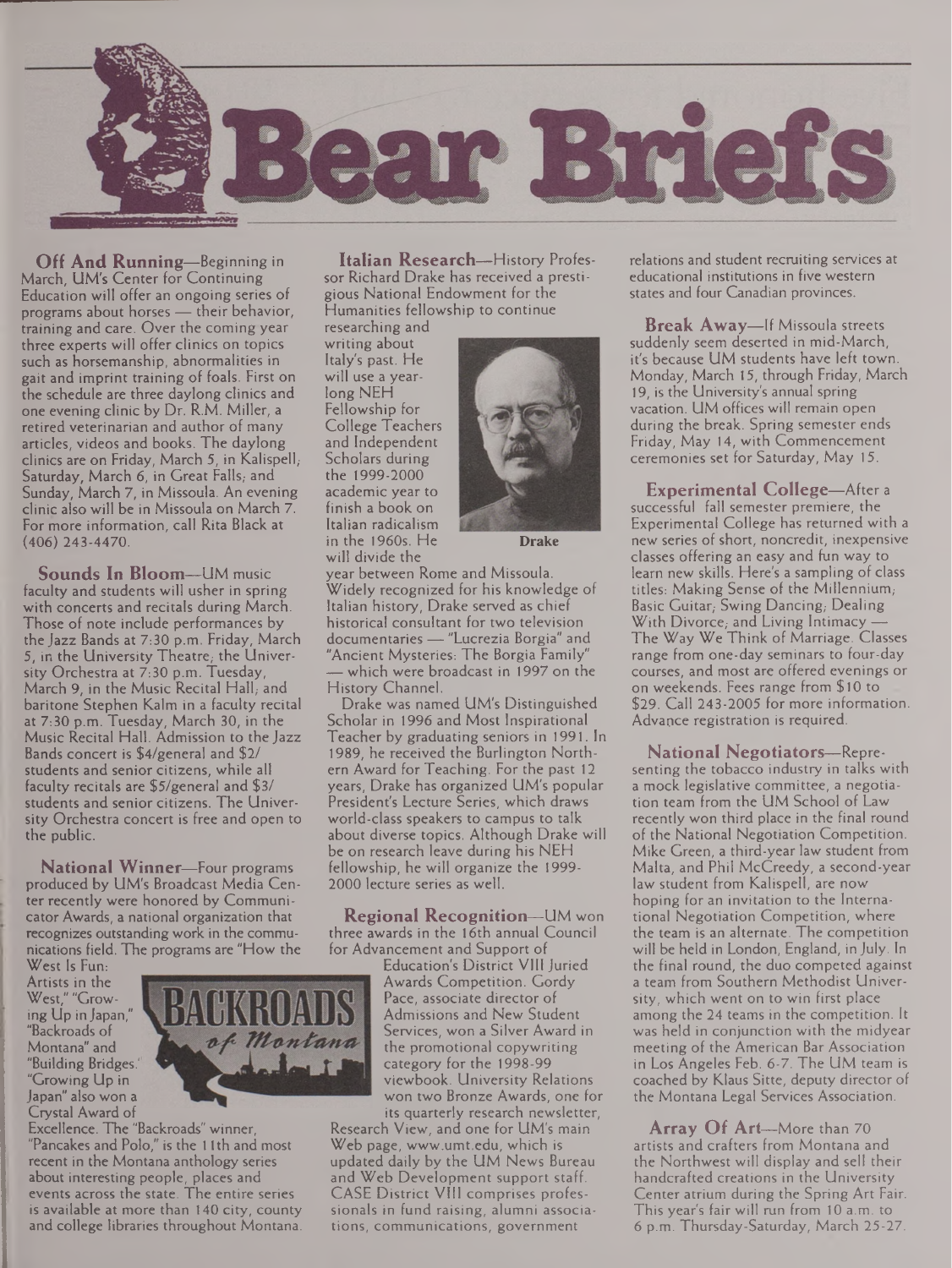

**Residents of San Juan Bauptismo, a small agricultural community located in the southern province of Choluteca, receive free food from a Honduran charity organization called Sociedad Amigos de los Ninos. (Photo by UM student James V. Shipley)**

### Photojournalism students record Honduran hurricane devastation

ne heartbreak of poverty and nature's destruction in Honduras was documented by three University of Montana photojournalism students during winter break. Juniors Jennifer Sens and James Shipley and senior Stuart Thurlkill traveled to Tegucigalpa, the capital of Honduras, in early January to participate in and document the relief efforts of the Sisters of Mercy and Habitat for Humanity.

Already the second-poorest country in theWestern Hemisphere, Honduras suffered huge setbacks when Hurricane Mitch struck late last October. The country is now struggling to rebuild.

"There was severe devastation to most structures near water, but it was the conditions before the hurricane that were most disturbing to me," Sens said. "It seems like natural disasters come and go in Central America while the social catastrophes stick around."

The UM trio saw areas, mainly along rivers, where flooding had completely wiped out nearly every home and business. The students pushed through language barriers and culture shock to form bonds with Honduran orphans, children with AIDS and others who had lost everything in the hurricane.

Funding for the students' trip came from a number of sources, including the Associated Students ofThe University of Montana, the Latin American Human Rights Network, UM President George Dennison, the Joe Durso Special Projects Fund of the School of Journalism and personal donations from professors, family and friends.

## UM journalism students aim for top of national competition

A sored by the Hearst Journalism Awards Program,<br>LIM journalism students have landed their school in fourth<br>place in the nation in both the print and broadcast competitions<br>and in fifth place nationally in photoiournalism fter the most recent rounds of competition sponsored by the Hearst Journalism Awards Program,  $LUM$  journalism students have landed their school in fourth and in fifth place nationally in photojournalism.

The Hearst awards — widely referred to as the "Pulitzers of college journalism" — are open to students from more than 100 accredited journalism programs across the country. Students enter periodic competitions in print, photojournalism, television news and radio news. Winners are awarded points that reflect schools' national rankings as the yearlong competition progresses, ending with the national championships in May in San Francisco.

## UM Calendar

#### **Monday, March 1**

**Art exhibit—**"Language and Other Accumulations," mixed media works by Jennifer Reifsneider, 10 a.m.-4 p.m., Mon.-Fri., through March 12, University Center Gallery, also "Montana Defined by Images," 8 a.m.-noon and 1-5 p.m., Mon.-Fri., through March 27, Meloy Gallery, Performing Arts and Radio/TV Center. Free.

**Concert—**bluegrass legend Peter Rowan with the Judith Edelman Band, 8 p.m., University Theatre. Tickets \$10/UM students, \$12/general; available at TIC-1T-EZ locations or call <sup>1</sup> -888-MONTANA

#### **Tuesday, March 2**

**Danceproduction—**MontanaTransportCo., 7:30p.m. nightly through March 6 (2 p.m. Sat. matinee), Open Space, Performing Arts and Radio/TV Center. Tickets  $\$9_i$ call 243-4581.

#### **Wednesday, March 3**

**Plum Creek Lecture Series—**"Securing Wildlife's Water," by Alan Wentz, group manager for conservation programs, Ducks Unlimited, 5 p.m.. Science Complex Room 131. Free.

#### **Thursday, March** *4*

Art **exhibit—Fourth Annual Juried Student Art Exhibi**tion, 11 a.m.-3 p.m., Mon.-Sat., throughMarch 11, Gallery of Visual Arts, Social Science Building. Free.

#### **Saturday, March 6**

**Children's StoryHour—**<sup>11</sup> a.m.-noon. The Bookstore at UM, University Center. Cookies provided. Free.

**Concert—**Missoula Symphony Orchestra, with duo pianists David Morgenroth and Lucien Hut, 7:30 p.m., also 3 p.m. Sunday, March 7, WilmaTheatre. Call 721-3194 for ticket information

**UniversityTheatreProductions—**TheDavidCrisman Quintet, 8 p.m., UniversityTheatre. Tickets \$21/advance, \$23/day of show. Call 243-4051 or <sup>1</sup> -888-MONTANA.

#### **Tuesday, March 9**

**Drama production—**"Romeo&Juliet,"7:30p.m. nightly through March 13 and March 23-27, Masquer Theatre. Tickets \$9/generaI, \$8/students and senior citizens.

#### **Monday, March 15**

**Art exhibit—**"Montana Defined by Images," 8 a.m. noon and <sup>1</sup> -5 p.m., Mon.-Fri., through March 27, Meloy Gallery, Performing Arts and Radio/TV Center. Free. **Spring Break—**through March 19.

#### **Monday, March 22**

**President's Lecture Series—**"Mothers of Invention: WritingWomen into theCivil War," by Drew Gilpin Faust, Annenberg Professor of History at the University of Pennsylvania (in conjunction with the Women's Studies Program for Women's History Month), 8 p.m., University Theatre. Free.

#### **Friday, March 26**

**Evening of Comedy—**comedian Paula Poundstone, **8** p.m., University Theatre. Tickets **\$26/reserved** seating. Call 1-888-MONTANA or 243-4051.